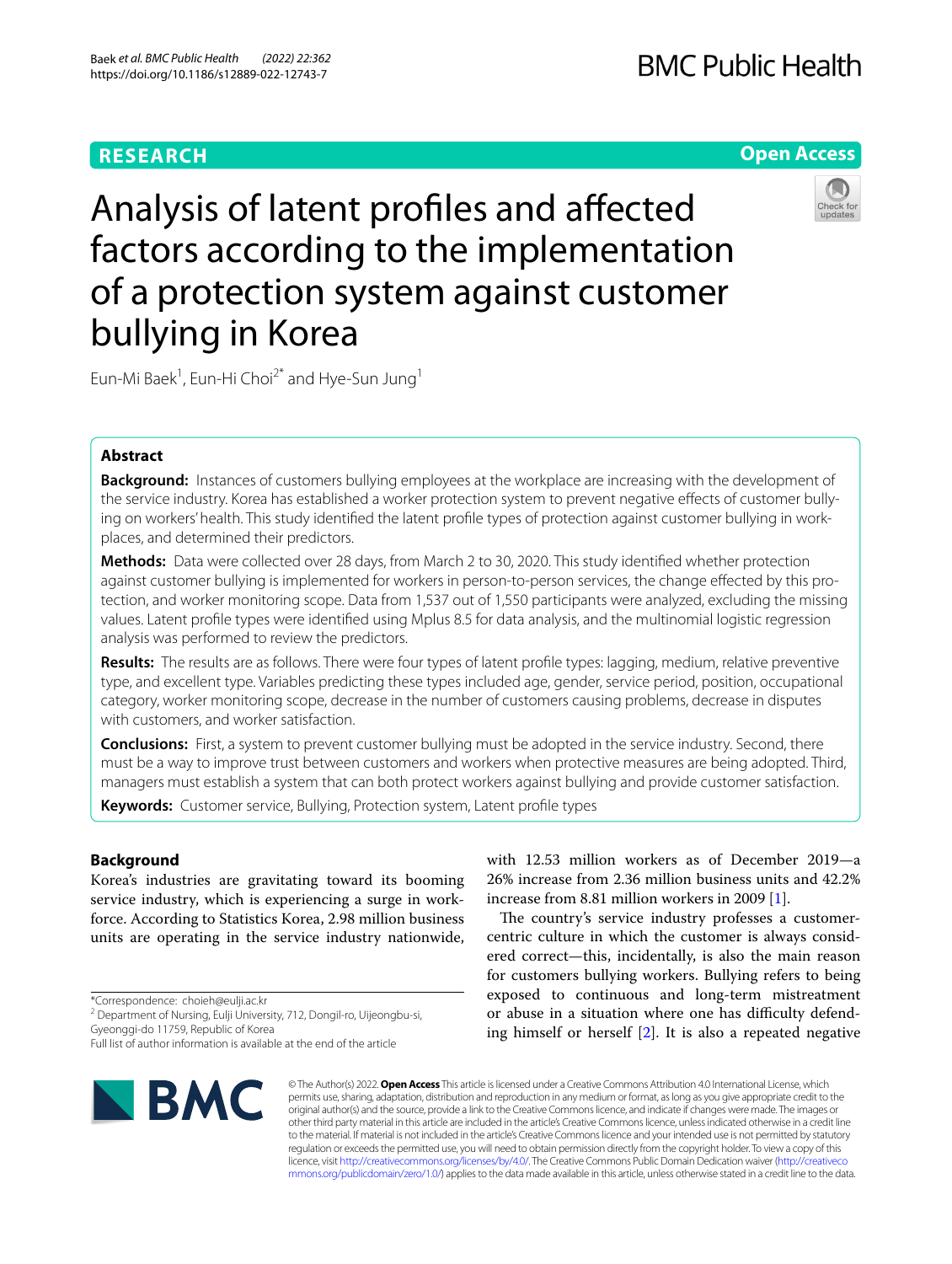behavior of disregarding an individual or a group, making scornful remarks, and spreading vicious rumors [[3,](#page-8-2) [4](#page-8-3)]. Countless employees across multiple sectors experience workplace bullying on a regular basis [\[5](#page-8-4)]. However, in the service industry, there are increasing number of cases of third-party bullying of employees—that is, at the hands of customers. In Europe, 57.4% of service industry workers experienced bullying and violence by a third party in  $2015$  [[6\]](#page-8-5).

Given that the buying behavior of customers leads to profts for business owners [\[7](#page-8-6)], it is not easy for businesses to control customer bullying, even when it causes workers to experience deterioration of physical health (musculoskeletal pain, tension, headache, fatigue, etc.) and mental health (depression, anxiety, fear, etc.), thereby exerting a negative effect on their quality of life [[8](#page-8-7), [9\]](#page-8-8). It may also lead to negative results for organizational performance, such as decrease in job satisfaction, reduction of workplace involvement, and increase in turnover intention [[10\]](#page-8-9). Previous studies have argued for workplace safety programs to prevent these negative efects on workers [[11](#page-8-10)], and for effective bullying mitigation measures and employee training within the workplace [\[12](#page-8-11)].

Europe has already established national-level policies for worker protection against third party and for prevention and resolution of violent acts and bullying; it has begun showing effect  $[13]$  $[13]$ . The United States also has worker protection systems in each state. For example, Washington state pays subsidies for safety equipment, facility improvement, and educational programs under the Protecting Social Workers and Health Professionals from Workplace Violence Act of 2019 [\[14](#page-8-13)]. Canada requires companies to protect their employees according to the industrial health and safety standards and Part II of the Canada Labor Code, and all relevant information is updated monthly for smooth communication and settlement [[15\]](#page-8-14).

Korea also established new mandatory clauses for business owners regarding worker protection against customer bullying under the Occupational Safety and Health Act in October 2018 to prevent customer bullying and its negative impact on health of workers. The new regulations include posting texts or providing voice announcements to prevent abusive language use and health impairments due to customer violence, creating a customer service manual and providing education, suspending operations and transferring workers who experienced violence, prohibiting unfair treatment of workers, increasing rest time, offering therapy and counseling, and providing support necessary for damage claims [\[16](#page-8-15)].

The Occupational Safety and Health Act was specifically introduced for workers' health protection. It has the objectives of preventing customer harassment, providing,

and protecting workers who have experienced customer harassment by creating rest time and offering therapy and counseling. Experts said that workers' customer service authorization systems and opinions about workplace infrastructure were also needed to implement this. Workers' customer service authorization suggest that the manager/supervisor has the right to respond during customer harassment. In addition, it was necessary to establish systems to prepare health protection budgets for health managers and workers in the workplace [[17\]](#page-8-16).

Accordingly, this study identifes the latent profle types of implementation of worker protection against customer bullying and analyzes predictors that afect them. This study aims to contribute to policy development for worker protection. The specific goals of this study are as follows:

- First, to determine the general and occupational characteristics of the subjects.
- Second, to determine the latent profile types according to the implementation of protection against customer bullying.
- Third, to determine the implementation level of protection against customer bullying according to the latent profle types model.
- Fourth, to determine the predictors of the latent profle types implementing protection against customer bullying.

# **Methods**

# **Research design**

This was a descriptive study to verify the latent profile types of protection against customer bullying in workplaces and to analyze the factors afecting each type.

#### **Participants and data collection**

The participants included customer service employees in sales, health and social welfare facilities, call centers, visiting service, and others who understood the purpose and intent of this study and agreed to participate.

Data were collected over 28 days from March 2 to 30, 2020. The researcher explained the purpose and intent of this study and obtained consent from the managers of seven organizations, such as labor unions and associations to which workers in person-to-person service belong, after which questionnaires were distributed to participants through their managers. The study's purpose and confdentiality procedures were fully explained to the participants. To prevent the manager from seeing the responses of the employees, the questionnaire was provided in a sealed envelope that was collected when employees had completed their responses. A total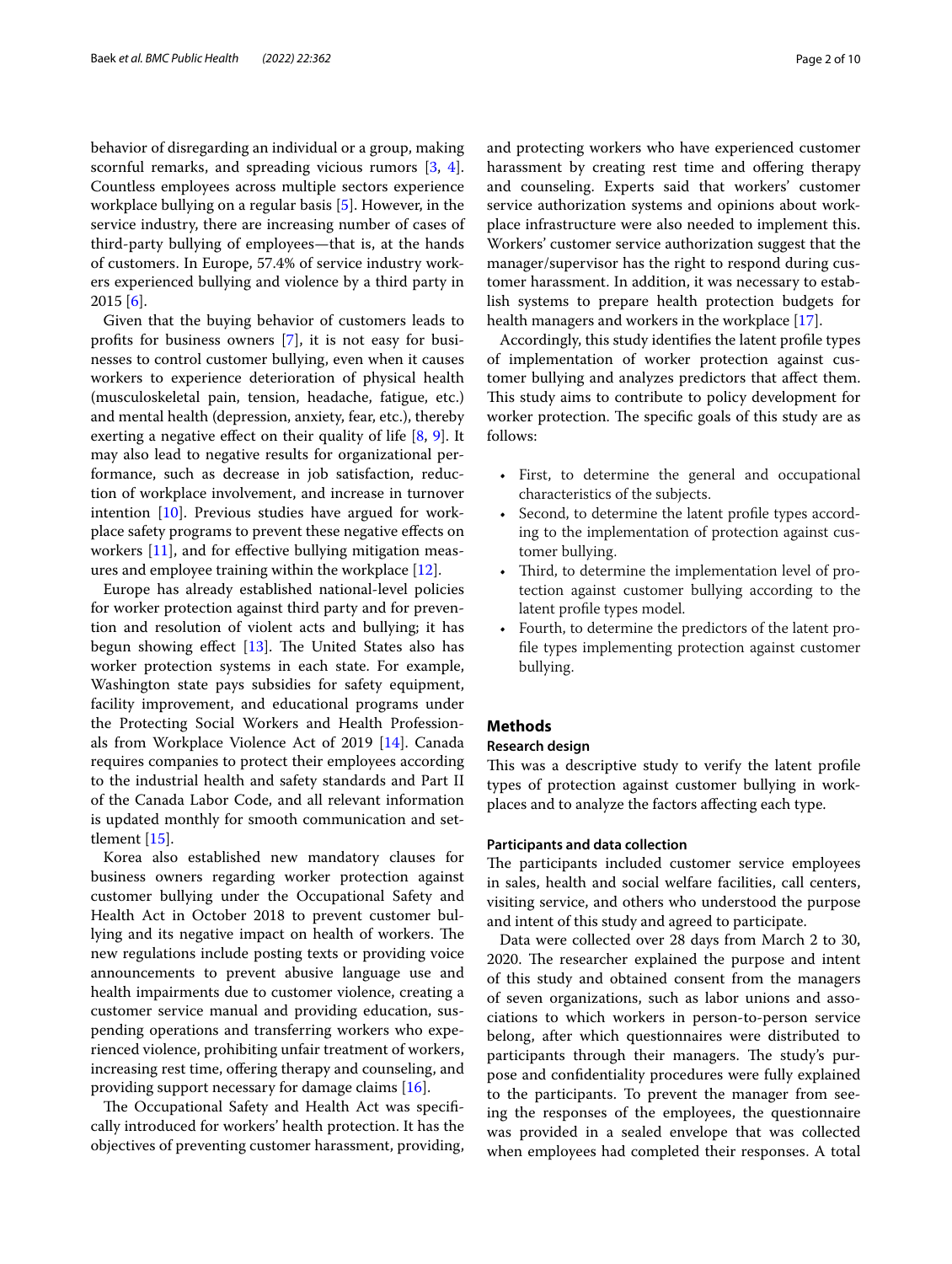of 1,550 copies of the questionnaire were collected, out of which data of 1,537 participants were included in the final analysis after excluding incomplete responses. This study was approved by the Institutional Review Board of Catholic University (MC21QISI0022).

#### **Research tools**

# *Implementation of a protection system against customer bullying*

Sub-items of the implementation of the law regarding customer bullying include preventive management, follow-up support, authorization of workers' customer service, workplace infrastructure establishment, and welfare promotion related to customer service. Each sub-item was scored "1" for Yes and "0" for No and/or Don't know in response to the question about whether the Occupational Safety and Health Act was implemented at their workplace; the scores were then added.

The Occupational Safety and Health Act measures for preventing health impairments caused by the abusive language of customers include: 1) posting texts or providing voice announcements to prevent abusive language, 2) creating a customer service manual including measures against customer bullying, and 3) providing education related to the contents of the customer service manual and prevention of health impairments. The items of preventive measures are rated on a scale of 0 to 3 points.

Follow-up measures for preventing health impairments caused by abusive language of customers in the Act include: 1) temporarily suspending operations and transferring workers, 2) increasing rest time, 3) offering therapy and counseling related to health impairments caused by abusive language, and 4) providing support necessary for pressing charges or claiming damages due to abusive language. The items of follow-up measures are rated on a scale of 0 to 4 points.

Workers' customer service authorization has three items: prohibiting unfair treatment of workers who have disputes with customers; allowing workers the discretion to refuse service against immoderate demands; and implementing a control system for customers causing problems. These items are rated on a scale of 0 to 3 points.

Workplace infrastructure establishment has six items: clarifying the business policy to protect the health of workers, assigning health managers or psychological counselors to protect workers, compiling a separate budget, surveying customer bullying, establishing a grievance committee, and operating a system for workers to submit complaints or requests. These items are rated on a scale of 0 to 6 points.

Welfare promotion due to workers' customer service has five items: offering regular counseling for customer service workers with professional counselors; running a healing program for stress relief; reinforcing working conditions such as establishing rest areas; offering pay for emotional labor; and providing a break or leave in return of emotional labor. These items are rated on a scale of 0 to 5 points.

# *General characteristics*

The general characteristics of the subjects were analyzed in terms of age, gender, service period, position, and occupational category. Position was classifed into staf and assistant manager or higher. Occupational category was classifed into sales, health and welfare, call center, visiting service, and others.

# *Worker monitoring scope*

The scope of managers' monitoring of the workers was determined by asking about: "the manager pretending to be a customer and monitoring the workers," "checking customer complaints online," "installing CCTVs," "recording conversations," 'the manager constantly checking the workers," "the manager checking conversations on a computer," and "others." The participants were asked to check all relevant items, each of which was scored "1" and added up.

# *Changes due to protection against customer bullying*

Changes due to reduced customer bullying were measured using three items: "the number of customers causing problems decreased," "the number of disputes with customers decreased," and "worker satisfaction increased." These items were rated on a scale of 1 (Strongly disagree) to 5 (Strongly agree), depending on whether there was a change after implementing protective measures for customer service workers.

# **Data analysis**

Data were analyzed using Mplus 8.5 and SPSS 26.0, in the following order according to the research objectives.

- First, the general characteristics of the subjects were determined by obtaining the frequency, percentage, mean, and standard deviation.
- Second, latent profile types were determined according to preventative management, follow-up support, authorization of workers' customer service, workplace infrastructure establishment, and welfare promotion related to customer service for person-toperson services. The Akaike information criterion (AIC), the Bayesian information criterion (BIC), sample size adjusted BIC (saBIC), the Lo-Mendell-Rubin (LMR) likelihood ratio test, and the bootstrap likeli-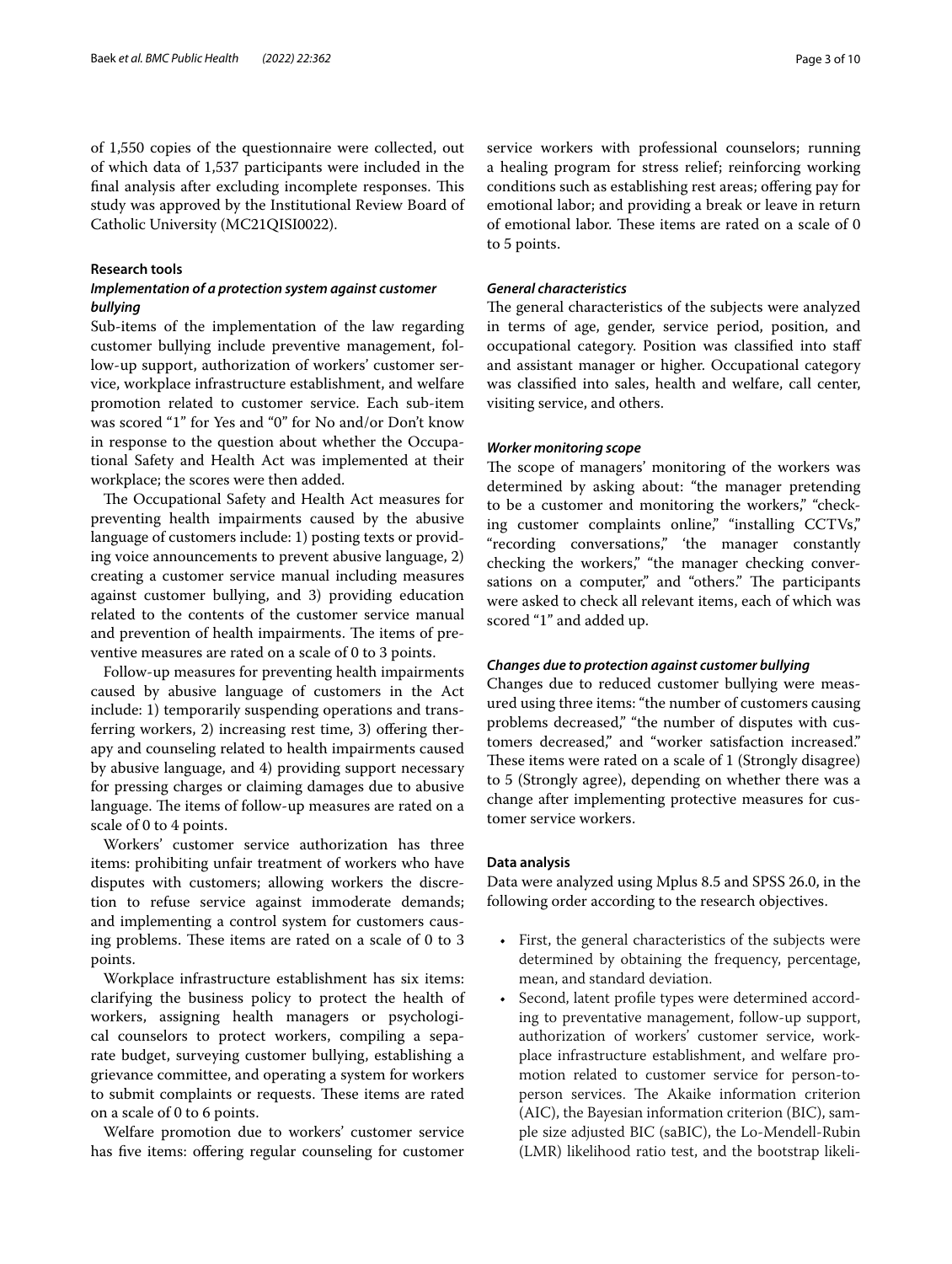hood ratio test (BLRT) were employed to compare the models to determine the latent profle types.

- Third, an ANOVA was conducted to determine the implementation of worker protection measures according to the latent profle types, and ex-post analysis was conducted using the Schefperson-
- Fourth, in order to verify the factors affecting each latent profle type, multinomial logistic regression analysis was conducted with general characteristics, worker monitoring scope, and changes after implementing protective measures.

<span id="page-3-0"></span>**Table 1** General characteristics of participants

| <b>Characteristics</b> | <b>Categories</b>           | N             | %    |
|------------------------|-----------------------------|---------------|------|
| Age                    | < 29                        | 260           | 16.9 |
|                        | 30-39                       | 489           | 31.8 |
|                        | 40-49                       | 500           | 32.5 |
|                        | $50 \leq$                   | 288           | 18.8 |
|                        | $M\pm SD$                   | 40.0±9.7      |      |
| Gender                 | Male                        | 554           | 36.0 |
|                        | Female                      | 983           | 64.0 |
| Service period         | $<$ 1                       | 53            | 3.5  |
|                        | $1 - 3$                     | 258           | 16.8 |
|                        | $3 - 5$                     | 225           | 14.6 |
|                        | $5 - 10$                    | 385           | 25.0 |
|                        | $10 - 20$                   | 486           | 31.6 |
|                        | $20 \leq$                   | 130           | 8.5  |
|                        | $M\pm SD$                   | $9.1 \pm 6.7$ |      |
| Position               | Staff                       | 1381          | 89.9 |
|                        | Assistant manager or higher | 156           | 10.1 |
| Occupational category  | Sales and A/S               | 1062          | 69.1 |
|                        | Health and social welfare   | 91            | 5.9  |
|                        | Call center                 | 65            | 4.2  |
|                        | Visiting service            | 221           | 14.4 |
|                        | Others                      | 98            | 6.4  |

## **Results**

#### **General characteristics**

The general characteristics of the participants are shown in Table [1.](#page-3-0) Of the total participants, 32.5% were aged 40–49 years and 31.8% were aged 30–39; the average age was 40±9.7 years. Male participants constituted 36% and females 64% of the total sample size. As regards service period, 31.6% had worked for 10–19 years and 25% for 5–9 years; the average service period was  $9.1 \pm 6.7$  years. Of the total, 89.9% were general staf, 69.1% were in sales, and 14.4% in the visiting service.

#### **Latent profle type of customer bullying**

The latent profile type of customer bullying was explored (see Table [2\)](#page-3-1). In Group 6, the LMR and BLRT were not signifcant; in Groups 4 and 5, they were signifcant. As there was less than 5% group in Group 5, Group 4 was selected as the fnal model. In group 4, Type 1, 2, 3, and 4 were 66.6, 14.9, 13.5, and 5%, respectively.

Group 6 had the lowest numbers of AIC, BIC, and saBIC. However, the LMR and BLRT were not statistically signifcant. In the case of Group 5, there was one type with less than 5%, so it was difficult to select an appropriate model. Therefore, Group 4 was the most suitable for the model.

Characteristics of each latent type are shown in Table [3](#page-4-0) and Fig. [1.](#page-4-1) The mean score in Type 1 was: preventive management  $0.2 \pm 0.4$ ; follow-up support  $0.1 \pm 0.4$ ; authorization  $0.1 \pm 0.3$ ; infrastructure establishment 0.2 $\pm$ 0.6; and welfare promotion 0.4 $\pm$ 0.8, with all protective measures not properly implemented, and, therefore, it was named the "lagging type." In Type 2, it was: preventive management 1.8±1.0; follow-up support 1.4 $\pm$ 0.9; authorization 1.5 $\pm$ 0.6; infrastructure establishment  $2.0 \pm 1.4$ ; and welfare promotion  $2.0 \pm 1.2$ , with all protective measures implemented at a moderate level, and, therefore, it was named the "medium type." In Type 3, it was: preventive management  $2.3 \pm 1.2$ ; follow-up support 0.4 $\pm$ 0.6; authorization 0.2 $\pm$ 0.4; infrastructure

<span id="page-3-1"></span>

|  |  |  |  |  | Table 2 Suitability of latent profile type according to implementation of the protection system against customer bullying |  |  |
|--|--|--|--|--|---------------------------------------------------------------------------------------------------------------------------|--|--|
|--|--|--|--|--|---------------------------------------------------------------------------------------------------------------------------|--|--|

| Group          | <b>AIC</b> | <b>BIC</b> | saBIC     | <b>LMR</b> | <b>BLRT</b> |       | Latent profile type distribution rate (%) |      |     |     |     |
|----------------|------------|------------|-----------|------------|-------------|-------|-------------------------------------------|------|-----|-----|-----|
| number         |            |            |           |            |             |       |                                           | 3    | 4   | 5   | 6   |
|                | 23043.842  | 23097.218  | 23065.450 | N/A        | N/A         | 100.0 |                                           |      |     |     |     |
| 2              | 19319.272  | 19404.673  | 19353.845 | < 0.001    | < 0.001     | 86.6  | 13.4                                      |      |     |     |     |
| 3              | 18064.035  | 18181.462  | 18111.574 | < 0.001    | < 0.001     | 79.0  | 15.9                                      | 5.1  |     |     |     |
| $\overline{4}$ | 17632.804  | 17782.256  | 17693.307 | .012       | < 0.001     | 66.6  | 14.9                                      | 13.5 | 5.0 |     |     |
| 5              | 17263.450  | 17444.928  | 17336.919 | .013       | < 0.001     | 66.6  | 15.1                                      | 9.8  | 3.9 | 4.8 |     |
| 6              | 16947.902  | 17161.406  | 17034.336 | .685       | 1.000       | 66.6  | 16.1                                      | 5.5  | 3.1 | 4.0 | 4.8 |

*Note*: *AIC* Akaike information criterion, *BIC* Bayesian information criterion, *saBIC* sample size adjusted BIC, *LMR* Lo-Mendell likelihood ratio test, *BLRT* bootstrap likelihood ratio test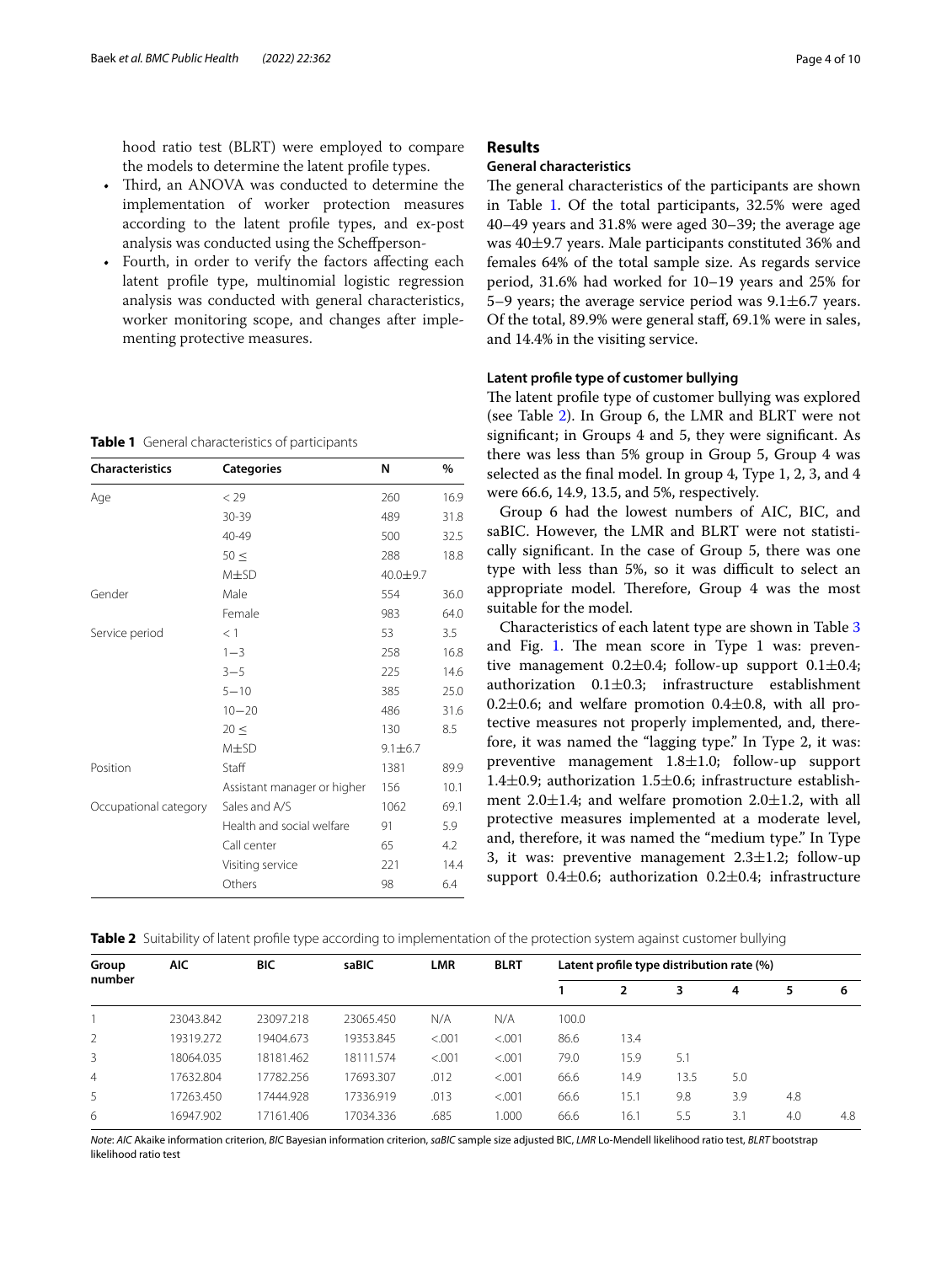| <b>Characteristics</b>       | Lagging type (Type 1) | Medium type<br>(Type 2)  | Relative preventive<br>type (Type 3) | <b>Excellent type</b><br>(Type 4) | F(p)                                   |
|------------------------------|-----------------------|--------------------------|--------------------------------------|-----------------------------------|----------------------------------------|
|                              | $(N = 1.021)$         | $(N = 210)$              | $(N = 230)$                          | $(N = 76)$                        |                                        |
| Preventive management        | $0.2 + 0.4^a$         | $1.8 \pm 1.0^{\circ}$    | $2.3 + 1.2^c$                        | $2.5 + 0.5^d$                     | $1161.456 \times 001$<br>a < b < c < d |
| Follow-up support            | $0.1 \pm 0.4^{\circ}$ | $14+09c$                 | $0.4 + 0.6^b$                        | $3.3 + 0.8^d$                     | $1017.254$ (<.001)<br>a < b < c < d    |
| Authorization                | $0.1 + 0.3a$          | $1.5 + 0.6^b$            | $0.2 + 0.4$ <sup>a</sup>             | $2.7 \pm 0.5$ <sup>c</sup>        | 1779.022 (<.001)<br>a < b < c          |
| Infrastructure establishment | $0.2 + 0.6^a$         | $2.0 + 1.4^c$            | $0.5 + 0.8^{b}$                      | $5.1 \pm 1.1^d$                   | 1009.973 (<.001)<br>a < b < c < d      |
| Welfare promotion            | $0.4 + 0.8^a$         | $2.0 + 1.2$ <sup>c</sup> | $1.2 \pm 1.1^{\circ}$                | $3.4 \pm 1.5^{\circ}$             | 369.186(<.001)<br>a < b < c < d        |

<span id="page-4-0"></span>

|--|

Values with superscript letters a,b, c and d are signifcantly diferent acorss rows(*p*<.05)



<span id="page-4-1"></span>establishment 0.5 $\pm$ 0.8; and welfare promotion 1.2 $\pm$ 1.1, showing great preventive management, and, therefore, it was named the "relative preventive type." In Type 4, it was: preventive management 2.5±0.5; follow-up support 3.3±0.8; authorization 2.7±0.5; infrastructure establishment 5.1±1.1; and welfare promotion 3.4±1.5, with most of the preventive measures greater than in other types, and, therefore, it was named the "excellent type."

The range of possible scores is different for the different indicators and the means cannot be compared between indicators, only between profles. In Fig. [1](#page-4-1), the Y-axis is presented as a percentage so that it can be compared between profles.

#### **Factors afecting the latent profle types**

All factors were used according to the derived latent profle types to conduct multinomial logistic regression analysis (see Table  $4$ ). The regression model was significant (χ2=2558.639, df=36, *p*<0.001), the Cox and Snell R2 was .251, and the Nagelkerke R2 was .292. When comparing Type 2 (medium type) with Type 1 (lagging type) as the reference group, age (OR=0.972,  $p=0.022$ ), gender (OR=6.507, *p*<0.001), service period (OR=1.005, *p*=0.001), position (OR=2.677, *p*<0.001), call centers (OR=4.289,  $p=0.008$ ), decrease in the number of customers causing problems (OR=0.666,  $p$ =0.009), decrease in disputes with customers  $(OR=1.379, p=0.047)$ ,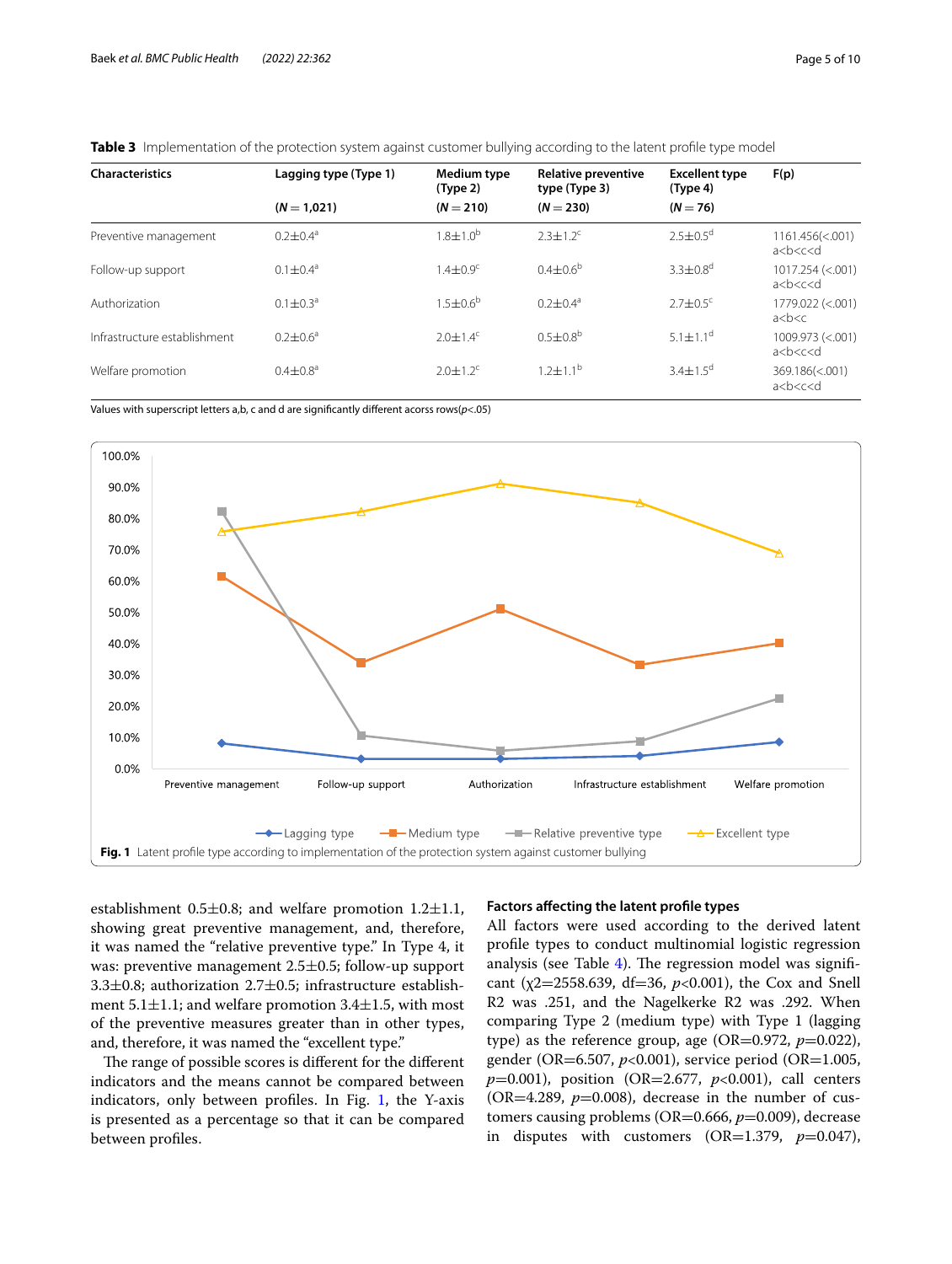| 1.923-3.953<br>1.314-3.596<br>1.060-4.645<br>0.976-1.019<br>0.998-1.003<br>0.238-1.413<br>0.902-6.650<br>0.843-1.124<br>0.590-1.033<br>0.422-3.071<br>Relative preventive type (Type 3)<br>95% CI<br>$\frac{0.001}{5}$<br>0.003<br>0.034<br>0.823<br>0.798<br>0.079<br>0.718<br>0.541<br>0.230<br>0.083<br>đ<br>2.219<br>2.757<br>2.174<br>2.449<br>0.998<br>1.138<br>0.974<br>0.580<br>1.001<br>0.781<br>g<br>4.069-10.405<br>1.466-12.542<br>0.948-0.996<br>1.002-1.007<br>0.491-0.903<br>1.592-4.501<br>$0.701 - 5.518$<br>0.134-1.219<br>0.868-4.783<br>0.917-1.251<br>95% CI<br>Medium type (Type 2)<br>0.001<br>0.001<br>0.022<br>0.009<br>0.001<br>0.008<br>0.102<br>0.199<br>0.108<br>0.387<br>đ<br>1.005<br>4.289<br>0.666<br>0.972<br>6.507<br>2.677<br>2.038<br>1.966<br>0.403<br>1.071<br>g<br>Health and social welfare<br>Visiting service<br>Decrease in the number of customers causing problems<br>Call center<br>Sales<br>Worker monitoring scope<br>Occupational category<br>Gender (ref=male)<br>Position (ref= Staff)<br>Service period<br>(ref=other)<br>Age | Characteristics                                      | Categories |       |       | Comparison group (Ref = Lagging type (Type 1)) |       |       |             |       |                         |                 |
|------------------------------------------------------------------------------------------------------------------------------------------------------------------------------------------------------------------------------------------------------------------------------------------------------------------------------------------------------------------------------------------------------------------------------------------------------------------------------------------------------------------------------------------------------------------------------------------------------------------------------------------------------------------------------------------------------------------------------------------------------------------------------------------------------------------------------------------------------------------------------------------------------------------------------------------------------------------------------------------------------------------------------------------------------------------------------------|------------------------------------------------------|------------|-------|-------|------------------------------------------------|-------|-------|-------------|-------|-------------------------|-----------------|
|                                                                                                                                                                                                                                                                                                                                                                                                                                                                                                                                                                                                                                                                                                                                                                                                                                                                                                                                                                                                                                                                                    |                                                      |            |       |       |                                                |       |       |             |       | Excellent type (Type 4) |                 |
|                                                                                                                                                                                                                                                                                                                                                                                                                                                                                                                                                                                                                                                                                                                                                                                                                                                                                                                                                                                                                                                                                    |                                                      |            |       |       |                                                |       |       |             | g     | p                       | 95% CI          |
|                                                                                                                                                                                                                                                                                                                                                                                                                                                                                                                                                                                                                                                                                                                                                                                                                                                                                                                                                                                                                                                                                    |                                                      |            |       |       |                                                |       |       |             | 0.972 | 0.150                   | 0.936-1.010     |
|                                                                                                                                                                                                                                                                                                                                                                                                                                                                                                                                                                                                                                                                                                                                                                                                                                                                                                                                                                                                                                                                                    |                                                      |            |       |       |                                                |       |       |             | 3.207 | 0.001                   | 1.723-5.966     |
|                                                                                                                                                                                                                                                                                                                                                                                                                                                                                                                                                                                                                                                                                                                                                                                                                                                                                                                                                                                                                                                                                    |                                                      |            |       |       |                                                |       |       |             | 1.002 | 0.258                   | 0.998-1.006     |
|                                                                                                                                                                                                                                                                                                                                                                                                                                                                                                                                                                                                                                                                                                                                                                                                                                                                                                                                                                                                                                                                                    |                                                      |            |       |       |                                                |       |       |             | 4.680 | 0.001                   | 2.402-9.118     |
|                                                                                                                                                                                                                                                                                                                                                                                                                                                                                                                                                                                                                                                                                                                                                                                                                                                                                                                                                                                                                                                                                    |                                                      |            |       |       |                                                |       |       |             | 1.361 | 0.604                   | 0.425-4.363     |
|                                                                                                                                                                                                                                                                                                                                                                                                                                                                                                                                                                                                                                                                                                                                                                                                                                                                                                                                                                                                                                                                                    |                                                      |            |       |       |                                                |       |       |             | 2.019 | 0.326                   | 0.497-8.208     |
|                                                                                                                                                                                                                                                                                                                                                                                                                                                                                                                                                                                                                                                                                                                                                                                                                                                                                                                                                                                                                                                                                    |                                                      |            |       |       |                                                |       |       |             | 1.398 | 0.728                   | 0.212-9.232     |
|                                                                                                                                                                                                                                                                                                                                                                                                                                                                                                                                                                                                                                                                                                                                                                                                                                                                                                                                                                                                                                                                                    |                                                      |            |       |       |                                                |       |       |             | 0.201 | 0.090                   | $0.031 - 1.285$ |
|                                                                                                                                                                                                                                                                                                                                                                                                                                                                                                                                                                                                                                                                                                                                                                                                                                                                                                                                                                                                                                                                                    |                                                      |            |       |       |                                                |       |       |             | 1.391 | 0.001                   | 1.138-1.702     |
|                                                                                                                                                                                                                                                                                                                                                                                                                                                                                                                                                                                                                                                                                                                                                                                                                                                                                                                                                                                                                                                                                    |                                                      |            |       |       |                                                |       |       |             | 0.876 | 0.596                   | 0.537-1.430     |
|                                                                                                                                                                                                                                                                                                                                                                                                                                                                                                                                                                                                                                                                                                                                                                                                                                                                                                                                                                                                                                                                                    | Decrease in disputes with customers                  |            | 1.379 | 0.047 | 1.005-1.893                                    | 1.310 | 0.067 | 0.981-1.751 | 2.177 | 0.004                   | 1.275-3.718     |
| $1.176 - 1.711$<br>$\frac{2000}{5}$<br>1.419<br>1.664-2.524<br>$\frac{2000}{5}$<br>2.049<br>Worker satisfaction                                                                                                                                                                                                                                                                                                                                                                                                                                                                                                                                                                                                                                                                                                                                                                                                                                                                                                                                                                    |                                                      |            |       |       |                                                |       |       |             | 2.234 | $\frac{5}{2}$           | 1.577-3.165     |
|                                                                                                                                                                                                                                                                                                                                                                                                                                                                                                                                                                                                                                                                                                                                                                                                                                                                                                                                                                                                                                                                                    | Cox and Snell $R^2 = .251$ , Nagelkerke $R^2 = .292$ |            |       |       |                                                |       |       |             |       |                         |                 |

<span id="page-5-0"></span>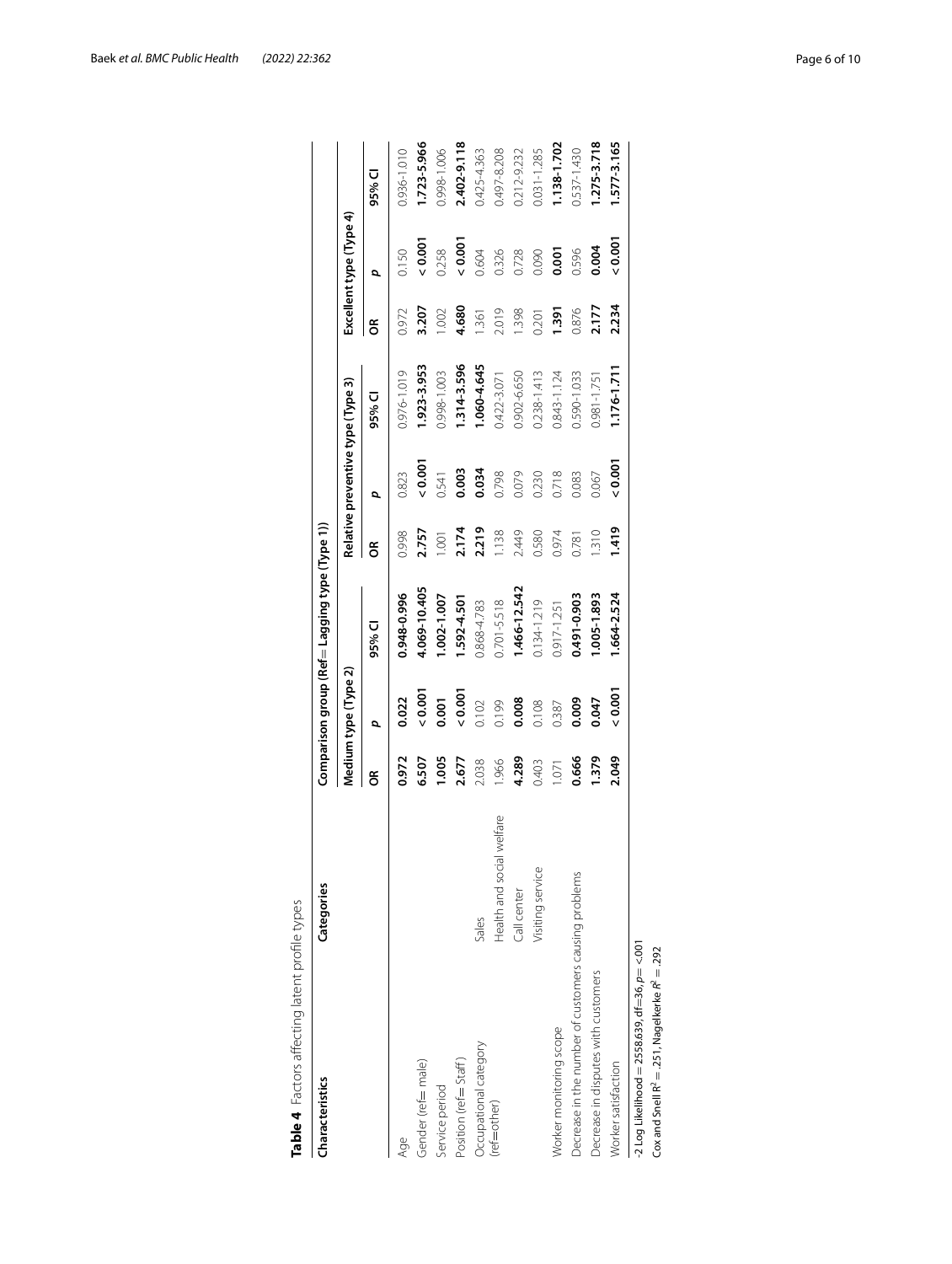and worker satisfaction (OR=2.049, *p*<0.001) were signifcant.

When comparing Type 3 (relative preventive type) with Type 1 (lagging type) as the reference group, gender (OR=2.757, *p*<0.001), position (OR=2.174, *p*=0.003), sales (OR=2.219,  $p=0.034$ ), and worker satisfaction (OR=1.419, *p*<0.001) were signifcant.

When comparing Type 4 (excellent type) with Type 1 (lagging type) as the reference group, gender ( $OR=3.207$ , *p*<0.001), position (OR=4.680, *p*<0.001), worker monitoring scope ( $OR=1.391$ ,  $p=0.001$ ), decrease in disputes with customers ( $OR=2.177$ ,  $p=0.004$ ), and worker satisfaction ( $OR=2.234$ ,  $p<0.001$ ) were significant.

# **Discussion**

This study identified the latent profile types of protection against customer bullying in workplaces and reviewed their predictors. First, there were four types of latent profle for protection against customer bullying, namely, the lagging type (Type 1), the medium type (Type 2), the relative preventive type (Type 3), and the excellent type (Type 4). Second, their predicting variables included age, gender, service period, position, occupational category, worker monitoring scope, decrease in the number of customers causing problems, decrease in disputes with customers, and worker satisfaction. This section will discuss the characteristics of each type as well as the variables predicting these types based on the research fndings.

The lagging type constituted the majority of the sample size, accounting for 66.6% of all participants. This type represented a low implementation level in all fve domains of protection against customer bullying, such as preventive management, follow-up support, authorization, infrastructure establishment, and welfare promotion. This group showed the lowest possibility for the implementation of protective measures against customer bullying in the face-to-face service business of Korea and can be set as a standard for research on protection systems.

The relative preventive type, accounting for 13.5% of all participants, showed that sales and worker satisfaction are predictors. Sales is a typical occupational category of customer contact, and the demand for preventive programs against the risk of physical violence from customers has been raised for this category earlier than for other occupational categories  $[18]$ . This type includes posting texts that prevent abusive language, creating a manual to handle issues of customer bullying, and educating employees on this topic. Worker satisfaction increased merely by posting texts requesting customers to abstain from using abusive language and educating workers on how to handle abusive customers. Guay et al. [\[19](#page-8-18)] and Kwak et al. [\[20](#page-8-19)] favored education programs to teach workers the skills to handle violence, manage behaviors, and intervene in assaults. Workers must be trained to discontinue their work when customer bullying is severe and get away from the situation, and problem-solving strategies must be established to cope with customer assaults [[21\]](#page-8-20). Allen [[22\]](#page-8-21) claimed that violence prevention programs were efective in reducing the number of assaults; however, statistically signifcant results for decrease in disputes with customers were not show in this study for this type. The simplest and most basic method to negate customer bullying is to make customers aware that they should not bully workers. The fact that workers' satisfaction increases merely by knowing how to cope with bullying has signifcance.

The medium type, which comprised 14.9% of all participants, showed a medium-level effort to implement a worker protection system. The predictors of this type were call centers, increase in the number of customers causing problems, decrease in disputes with customers, and worker satisfaction. Issues were constantly raised in call centers because anonymous customers used abusive language. Workers are penalized if they hang up frst, even if customers are using abusive language, which is why there must be a system to prevent this penalty  $[23]$  $[23]$ . The medium type had both the increase in the number of customers causing problems and decrease in disputes with customers, concurrently. When a worker protection system is implemented, customer complaints may increase as they may not understand workers' actions to prevent abusive language of customers. As both customers and workers now know how to report violence against them, it increases the reporting of workplace violence [[24,](#page-8-23) [25](#page-8-24)]. Previous studies show that workers tend to "sabotage" customers with problematic behavior [\[26,](#page-8-25) [27](#page-8-26)]. It is necessary to seek both worker protection and customer satisfaction by overcoming this vicious cycle through the mechanism of trust between customers and workers [\[28](#page-8-27)].

The excellent type, adding up to a mere 5% of all participants, showed high implementation rate for all fve domains, namely preventive management, follow-up support, authorization, infrastructure establishment, and welfare promotion. The predictors included worker monitoring scope, decrease in disputes with customers, and worker satisfaction. In this study, worker monitoring scope refers to a system that monitors not customers but workers and whether they treat customers well. Choi et al. [\[29](#page-9-0)] discovered that more surveillance and monitoring by the organization had a negative impact on workers. In this study, it was a predictor of workplaces with high worker protection. Civilotti et al. [[30\]](#page-9-1) claimed the necessity to monitor workers for efective violence prevention programs as well as the decrease of customers causing problems. A reason for workers' violence exposure is the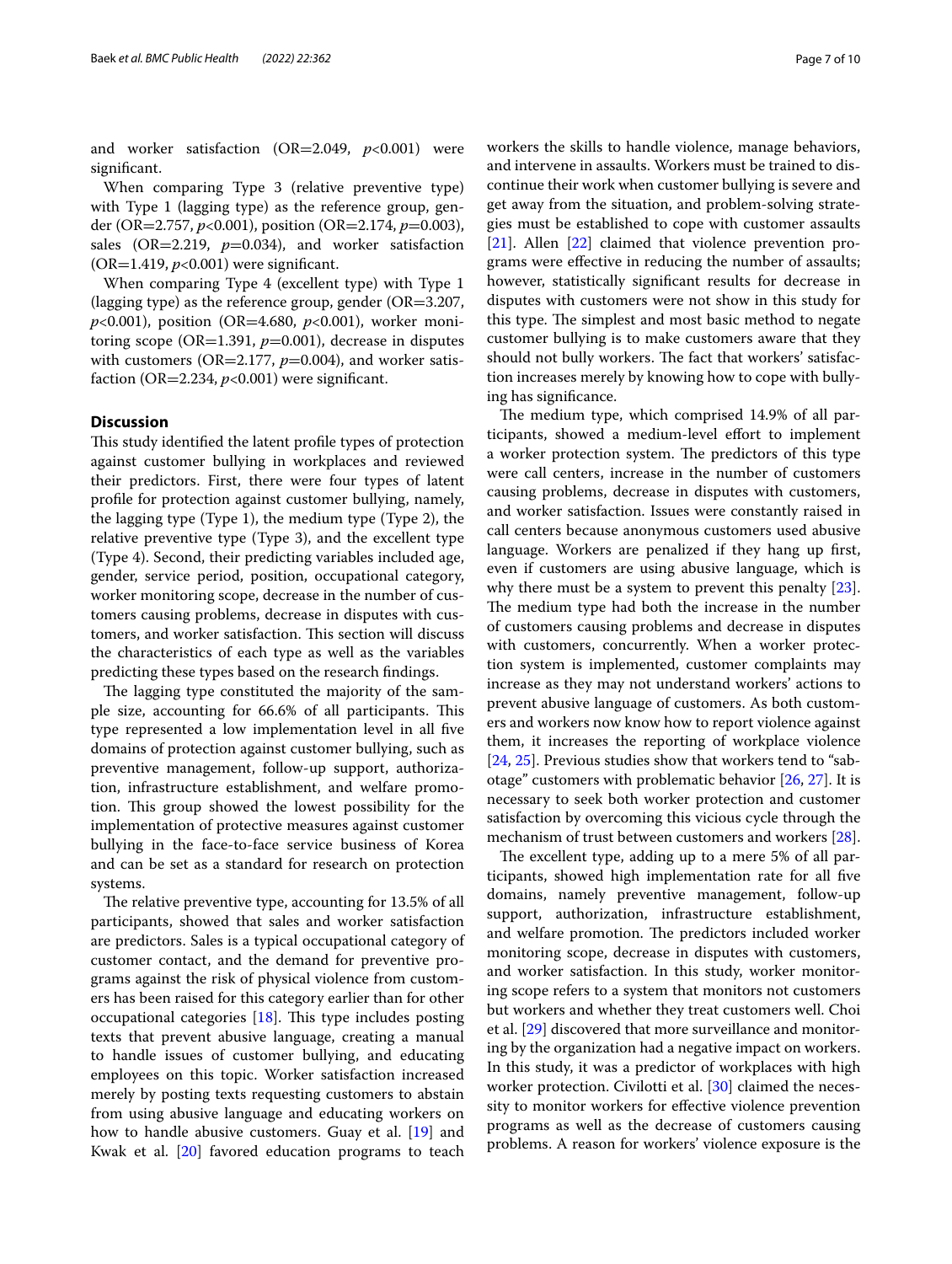lack of management attention to workplace violence, and security cameras and video monitoring must be set up to reduce violence  $[31]$  $[31]$ . Even though monitoring systems aim to increase customer satisfaction, they also seemed to have an effect on reducing customer violence. The monitoring system in this study showed an efect on both customer satisfaction and worker protection. This indicates that the monitoring systems in disputes with customers serve as an intervention mechanism. Given that a mediator is necessary to resolve bullying issues [\[32](#page-9-3)], monitoring can be used as evidence when a mediator determines whether there was bullying or not, thereby making fair judgments. This implies that the excellent type serves as the biggest predictor for the decrease in disputes with customers and worker satisfaction.

In this study, the number of men in the excellent latent type was 3.207 fold higher than that of the lagging type. In a study by Dassisti et al. [[33\]](#page-9-4), women were the main victims of bullying due to sexual harassment and stalking at work. When a system for managing customer harassment is implemented, women will use it more frequently than men. The government needs to provide support to protect workplaces with a high proportion of women.

Additionally, this study revealed that worker protection had an efect on decrease in disputes with customers and increase in worker satisfaction. Even with an existing law on worker protection, 66.6% of all respondents in this study reported the absence of a protection system. As service workers interact with customers the most, customer bullying is bound to have a signifcant impact on workplace safety of workers [[22](#page-8-21)]. If there is no system for prevention or management of workplace violence, workers cannot properly handle violent situations, which will negatively impact their health [[30\]](#page-9-1); therefore, worker protection systems mitigate health risks [[34\]](#page-9-5). Moreover, it is necessary to establish protective systems suitable for each occupational category with the participation of managers and stakeholders such as employee representatives and health care managers [\[35](#page-9-6)].

In this study, the predictors were most prominent when there were several protective measures, a lot of women, and a greater number of assistant managers or executives, superior to the general staf. In a few of the types, age and service period also had a significant effect. There were more women in call centers or sales, where there is a lot of customer interaction [\[36](#page-9-7)], and, therefore, more women exhibited negative health effects owing to abusive language of customers [\[35\]](#page-9-6). Protective measures were frst implemented for this occupational category, and there was a better system for senior positions and people with longer service periods. As for age, the results of this study were consistent with another study, which reported greater violence exposure for younger employees [\[37](#page-9-8)].

This study has a few limitations. First, it was a crosssectional research based on the self-report of participants, and thus, cannot accurately express causal relations. Second, the participants were limited to a few occupational categories, thereby not representing all service categories. Nonetheless, this study is signifcant in that it identifed the latent profle types of protection against customer bullying in workplaces and determined their predictors, thereby setting the policy direction.

This study makes the following suggestions. First, even though it has been a while since the bill for worker protection is passed, 66.6% of customer service employees responded that a protection system was not properly implemented. It is, therefore, necessary to inform customers to not bully the workers and educate workers on how to deal with customer bullying. Second, the medium type showed signifcant results on both the increase in customers causing problems and the decrease in disputes with customers. There is a need for methods to increase customer understanding of the worker protection system and promote trust between workers and customers. Third, the excellent type showed significant results for the worker monitoring system and the decrease in disputes with customers. Managers must make a balanced intervention to enhance worker competency for customer satisfaction while also reducing instances of customers causing problems, thereby satisfying both workers and customers.

#### **Conclusions**

This study identified the implementation types of the worker protection system against customer bullying and determined their predictors. The results showed that there were four latent types of protection against customer bullying, namely the lagging type, the medium type, the relative preventive type, and the excellent type. The predictors included age, gender, service period, position, occupational category, worker monitoring scope, decrease in the number of customers causing problems, decrease in disputes with customers, and worker satisfaction.

The results indicated that preventive measures must frst be implemented in the service business for protection against customer bullying. Moreover, there may be conficts between customers and workers when protective measures are adopted, which is why trust between them must be increased. Worker protection systems against customer bullying must not confict with customer satisfaction, but must achieve both worker protection as well as customer satisfaction simultaneously.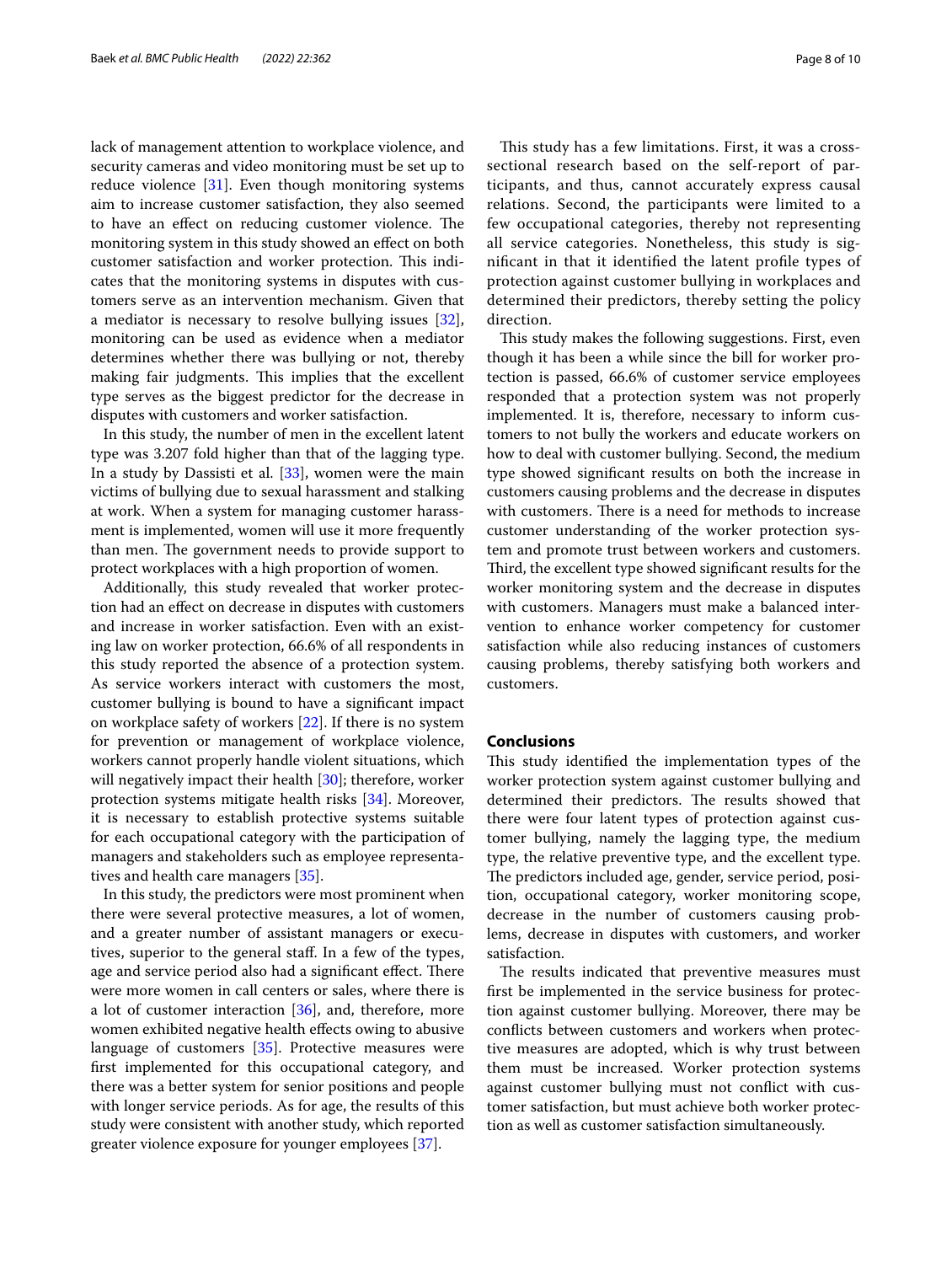#### **Abbreviations**

AIC: Akaike information criterion; BIC: Bayesian information criterion; saBIC: Sample size adjusted BIC; LMR: Lo-Mendell-Rubin likelihood ratio test; BLRT: Bootstrap likelihood ratio test.

#### **Acknowledgements**

Not applicable.

#### **Authors' contributions**

Study conception and design: EH, Data collection: EM, HS, Data analysis and interpretation: EH, Drafting of the article: EH, Critical revision of the article: EM, HS, Final approval of the version to be published: EH. The author(s) read and approved the fnal manuscript.

#### **Funding**

This research received no specific grant from any funding agency in the public, commercial, or not-for-proft sectors.

#### **Availability of data and materials**

The datasets generated and/or analyzed in this study are not publicly available but are available from the corresponding author on reasonable request.

#### **Declarations**

# **Ethics approval and consent to participate**

All subjects provided informed consent prior to their participation in the study. This study was conducted in accordance with the Declaration of Helsinki. This study was approved by the Institutional Review Board of Catholic University (MC21QISI0022).

#### **Consent for publication**

Not applicable

#### **Competing interests**

The authors declare that they have no competing interests.

#### **Author details**

<sup>1</sup> Department of Preventive Medicine, College of Medicine, Catholic University of Korea, Seoul, Republic of Korea. <sup>2</sup> Department of Nursing, Eulji University, 712, Dongil‑ro, Uijeongbu‑si, Gyeonggi‑do 11759, Republic of Korea.

# Received: 13 July 2021 Accepted: 9 February 2022<br>Published online: 19 February 2022

#### **References**

- <span id="page-8-0"></span>Korea National Statistical Office. Service industry survey results. 2019; [https://www.korea.kr/news/pressReleaseView.do?newsId](https://www.korea.kr/news/pressReleaseView.do/?newsId=156428518)=156428518. Accessed 27 Jun 2021.
- <span id="page-8-1"></span>2. Nielsen MB, Einarsen S. Outcomes of exposure to workplace bullying: a meta-analytic review. Work and Stress. 2012;26:309–32.
- <span id="page-8-2"></span>3. Einarsen S, Hoel H, Zapf D, Cooper C. The concept of bullying at work: the European tradition. In: Einarsen S, Hoel H, Zapf D, Cooper C, editors. Bullying and emotional abuse in the workplace: international perspectives in research and practice. London: Taylor & Francis; 2003. p. 3–30.
- <span id="page-8-3"></span>4. Saunders P, Huynh A, Goodman-Delahunty J. Defining workplace bullying behaviour professional lay defnitions of workplace bullying. Int J Law Psychiatry. 2007.<https://doi.org/10.1016/j.ijlp.2007.06.007>.
- <span id="page-8-4"></span>5. Samnani A, Singh P. 20 years of workplace bullying research: a review of the antecedents and consequences of bullying in the workplace. Aggress. Violent Behav. 2012.<https://doi.org/10.1016/j.avb.2012.08.004>.
- <span id="page-8-5"></span>6. European Agency for Safety and Health at Work. Third party violence in the workplace. 2015; [https://osha.europa.eu/en/tools-and-publications/](https://osha.europa.eu/en/tools-and-publications/infographics/third-party-violence-workplace) [infographics/third-party-violence-workplace](https://osha.europa.eu/en/tools-and-publications/infographics/third-party-violence-workplace) . Accessed 27 Jun 2021.
- <span id="page-8-6"></span>7. Lee YC, Wang YC, Lu SC, Hsieh YF, Chien CH, Tsai SB, et al. An empirical research on customer satisfaction study: a consideration of diferent levels of performance. SpringerPlus. 2016. [https://doi.org/10.1186/](https://doi.org/10.1186/s40064-016-3208-z) [s40064-016-3208-z](https://doi.org/10.1186/s40064-016-3208-z).
- <span id="page-8-7"></span>8. Lee B. The effects of customer contact service to the mental health among Korean taxi drivers. Korean J Occup Health Nurs. 2016. [https://](https://doi.org/10.5807/kjohn.2016.25.2.108) [doi.org/10.5807/kjohn.2016.25.2.108.](https://doi.org/10.5807/kjohn.2016.25.2.108)
- <span id="page-8-8"></span>9. Bordignon M, Monteiro MI. Violence in the workplace in nursing: consequences overview. Rev Bras Enferm. 2016. [https://doi.org/10.1590/](https://doi.org/10.1590/0034-7167-2015-0133) [0034-7167-2015-0133.](https://doi.org/10.1590/0034-7167-2015-0133)
- <span id="page-8-9"></span>10. Chang HE, Cho SH. Workplace violence and job outcomes of newly licensed nurses. Asian Nurs Res. 2016. [https://doi.org/10.1016/j.anr.](https://doi.org/10.1016/j.anr.2016.09.001) [2016.09.001](https://doi.org/10.1016/j.anr.2016.09.001).
- <span id="page-8-10"></span>11. Hanson GC, Perrin NA, Moss H, Laharnar N, Glass N. Workplace violence against homecare workers and its relationship with workers health outcomes: a cross-sectional study. BMC Public Health. 2015. [https://](https://doi.org/10.1186/s12889-014-1340-7) [doi.org/10.1186/s12889-014-1340-7.](https://doi.org/10.1186/s12889-014-1340-7)
- <span id="page-8-11"></span>12. Rayan A, Sisan M, Baker O. Stress, workplace violence, and burnout in nurses working in King Abdullah Medical City during al-Hajj season. J Nurs Res. 2019. <https://doi.org/10.1097/jnr.0000000000000291>.
- <span id="page-8-12"></span>13. Eurofound. Violence and harassment in European workplaces: causes, impacts and policies. 2015; [https://www.eurofound.europa.eu/publi](https://www.eurofound.europa.eu/publications/report/2015/violence-and-harassment-in-european-workplaces-extent-impacts-and-policies) [cations/report/2015/violence-and-harassment-in-european-workp](https://www.eurofound.europa.eu/publications/report/2015/violence-and-harassment-in-european-workplaces-extent-impacts-and-policies) [laces-extent-impacts-and-policies](https://www.eurofound.europa.eu/publications/report/2015/violence-and-harassment-in-european-workplaces-extent-impacts-and-policies). Accessed 27 Jun 2021.
- <span id="page-8-13"></span>14. National Association of Social Workers. Protecting social workers and health professionals from workplace violence act of 2019 (S. 2880/H.R. 5138). 2020; https://www.socialworkers.org/LinkClick.aspx?fileticket= [PaNxVmrZOg%3D&portalid](https://www.socialworkers.org/LinkClick.aspx/?fileticket=_PaNxVmrZOg=&portalid=0)=0. Accessed 27 Jun 2021.
- <span id="page-8-14"></span>15. Canada Gazette. Part I, volume 153, number 17: work place harassment and violence prevention regulations. 2019; [https://canadagazette.gc.](https://canadagazette.gc.ca/rp-pr/p1/2019/2019-04-27/html/reg1-eng.html) [ca/rp-pr/p1/2019/2019-04-27/html/reg1-eng.html](https://canadagazette.gc.ca/rp-pr/p1/2019/2019-04-27/html/reg1-eng.html). Accessed 27 Jun 2021.
- <span id="page-8-15"></span>16. Korean Law Information Center. Enforcement decree of the occupational safety and health act. 2021; [https://www.law.go.kr/LSW/eng/](https://www.law.go.kr/LSW/eng/engLsSc.do?menuId=2§ion=lawNm&query=OCCUPATIONAL+SAFETY+AND+HEALTH+ACT&x=36&y=37#liBgcolor0) [engLsSc.do?menuId](https://www.law.go.kr/LSW/eng/engLsSc.do?menuId=2§ion=lawNm&query=OCCUPATIONAL+SAFETY+AND+HEALTH+ACT&x=36&y=37#liBgcolor0)=2&section=lawNm&query=OCCUPATIONAL+ SAFETY+AND+HEALTH+ACT&x=36&y=[37#liBgcolor0.](https://www.law.go.kr/LSW/eng/engLsSc.do?menuId=2§ion=lawNm&query=OCCUPATIONAL+SAFETY+AND+HEALTH+ACT&x=36&y=37#liBgcolor0) Accessed 27 Jun 2021.
- <span id="page-8-16"></span>17. Lee JE. The rights and realities of emotional labor in Gyeongnam Province : focusing on the diference between public and private sector. KRS 2021;doi:<https://doi.org/10.35175/KRS.2021.22.1.41>.
- <span id="page-8-17"></span>18. LeBlanc MM, Kelloway EK. Predictors and outcomes of workplace violence and aggression. J Appl Psychol. 2002. [https://doi.org/10.1037/](https://doi.org/10.1037/0021-9010.87.3.444) [0021-9010.87.3.444](https://doi.org/10.1037/0021-9010.87.3.444).
- <span id="page-8-18"></span>19. Guay S, Gon1-9010.87.3.444.edictors and outcomes of workplace violence and aggression. J Appl Psychol. 2002; &y=37#liBgcolor0=37\\" \l "liBgcolor0"a pretest-posttest intervention study. Healthcare. 2016; doi:[https://doi.org/10.3390/healthcare4030049.](https://doi.org/10.3390/healthcare4030049)
- <span id="page-8-19"></span>20. Kwak YH, Han YH, Song JS, Kim JS. Impact of emotional labour and workplace violence on professional quality of life among clinical nurses. Int J Nurs Pract. 2020. <https://doi.org/10.1111/ijn.12792>.
- <span id="page-8-20"></span>21. Yagil D. When the customer is wrong: A review of research on aggression and sexual harassment in service encounters. Aggress Violent Behav. 2008;13(2):141–52.
- <span id="page-8-21"></span>22. Allen D. Staying safe: re-examining workplace violence in acute psychiatric settings. J Psychosoc Nurs Ment Health Serv. 2013;51(9):37–41.
- <span id="page-8-22"></span>23. Seong EJ. A Study on obligation of safety consideration for emotional laborers: with a focus on rights to refuse hazardous work. Ewha Law Review. 2014;4(1):65–96.
- <span id="page-8-23"></span>24. Gerberich S, Church T, McGovern P, Ryan A, Mongin S, Watt G, et al. Risk factors for work-related assaults on nurses. Epidemiology. 2005. [https://](https://doi.org/10.1097/01.ede.0000164556.14509.a3) [doi.org/10.1097/01.ede.0000164556.14509.a3](https://doi.org/10.1097/01.ede.0000164556.14509.a3).
- <span id="page-8-24"></span>25. Nachreiner NM, Gerberich SG, McGovern PM, Church TR, Hansen HE, Geisser MS, et al. Relation between policies and work related assault: Minnesota nursesser MS, eOccup. Environ. Med. 2005. [https://doi.org/10.](https://doi.org/10.1136/oem.2004.014134) [1136/oem.2004.014134](https://doi.org/10.1136/oem.2004.014134).
- <span id="page-8-25"></span>26. Cheon D. The effects of dysfunctional customer behavior on emotional labor, service sabotage and management performance in travel industry. International Journal of Tourism Management and Sciences. 2019. [https://doi.org/10.21719/IJTMS.34.2.4.](https://doi.org/10.21719/IJTMS.34.2.4)
- <span id="page-8-26"></span>27. Ryu Y, Kim Y, Park J, Jang Y. Infuences of hotel employees' emotional labor on job satisfaction and service sabotage: focused on the moderating efect of person job ft; 2020.<https://doi.org/10.21719/IJTMS.35.6.4>.
- <span id="page-8-27"></span>28. Zhou J, Jin X, Yu L, Xue L, Ren Y. Truth trust: truth inference-based trust management mechanism on a crowdsourcing platform. Sensors (Basel). 2021.<https://doi.org/10.3390/s21082578>.